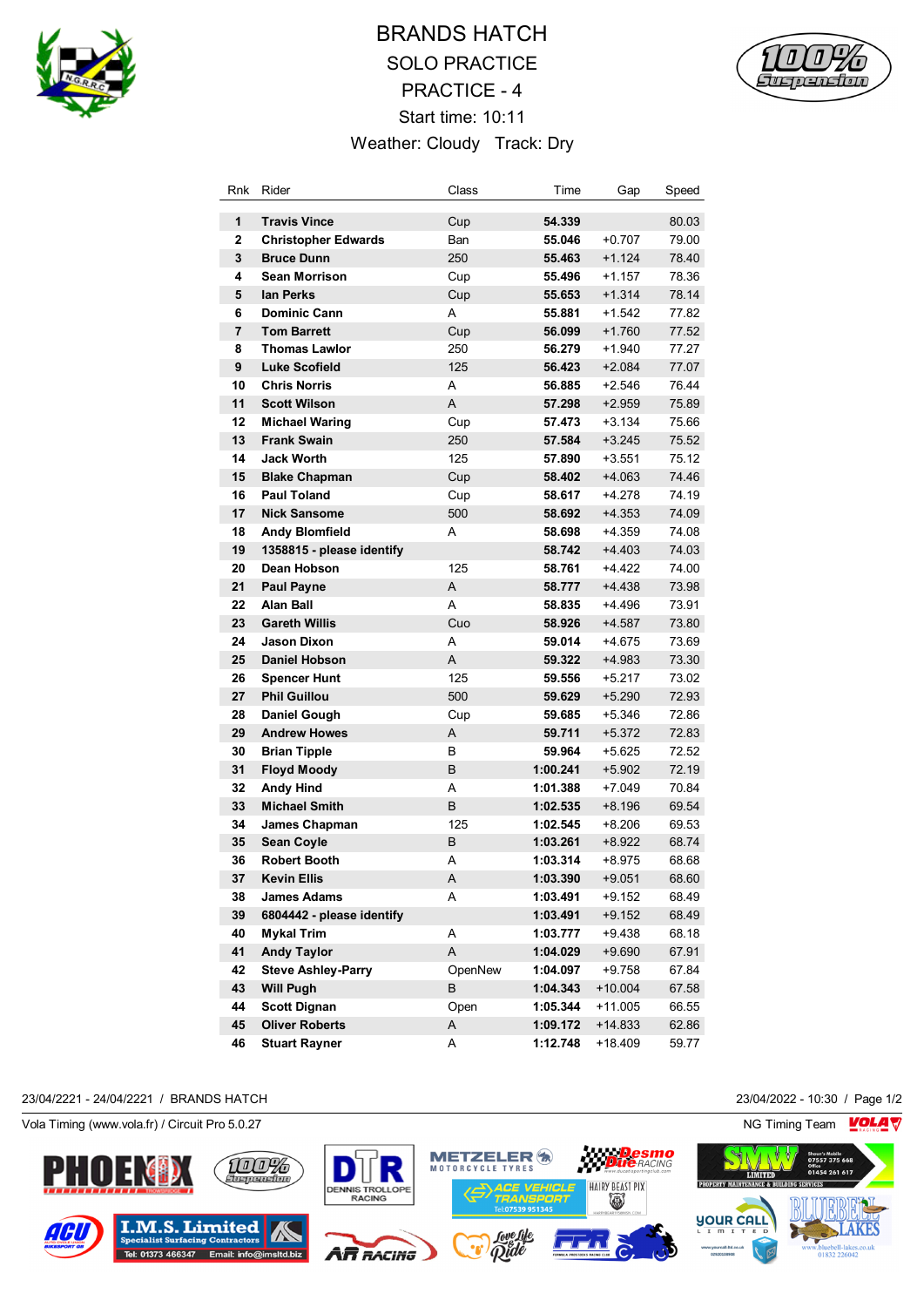|    | Rnk Rider                | Class | ™e                  | Gap | Speed |
|----|--------------------------|-------|---------------------|-----|-------|
|    |                          |       |                     |     |       |
| 47 | <b>Simon Vanderplank</b> | 125   | $1:21.841 + 27.502$ |     | 53.13 |

**IF YOU ARE ONLY IDENTIFIED BY YOUR TRANSPONDER NUMBER - PLEASE INFORM DENISE**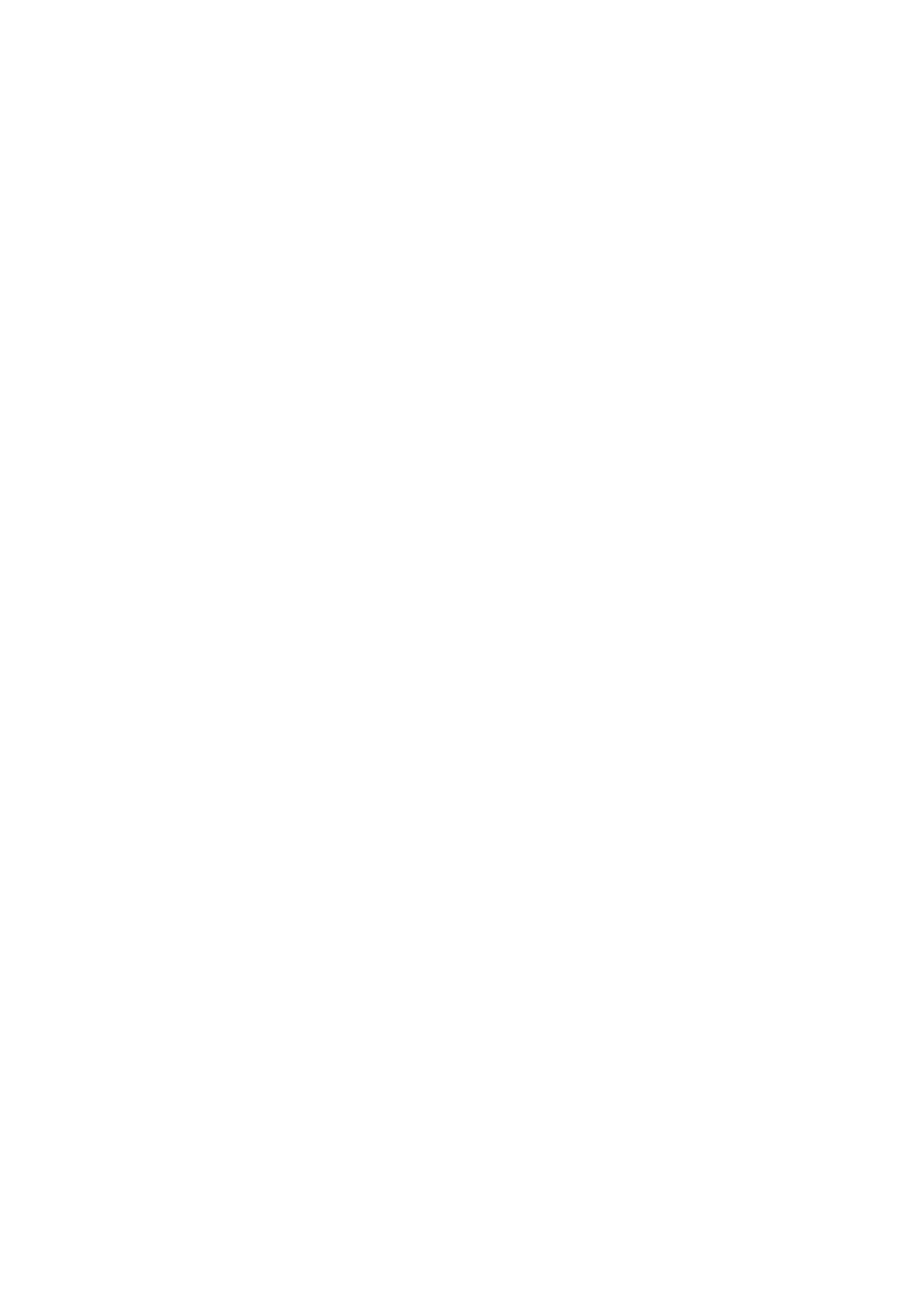| Lap | Time          |
|-----|---------------|
|     |               |
| 1   |               |
| 2   | 56.148        |
| 3   | 55.463        |
| 4   | 56.341        |
| 5   | 56.734        |
| 6   | 56.907        |
| 6   |               |
|     | <b>FINISH</b> |
|     |               |

| <b>Chris Norris</b> |               |  |
|---------------------|---------------|--|
|                     | <b>START</b>  |  |
|                     |               |  |
| 1                   |               |  |
| 2                   | 1:01.867      |  |
| 3                   | 58.250        |  |
| 4                   | 58 893        |  |
| 5                   | 57.732        |  |
| 6                   | 59.287        |  |
| $\overline{7}$      | 57.164        |  |
| 8                   | 56.885        |  |
| 9                   | 57.317        |  |
|                     | <b>FINISH</b> |  |
| 10                  | 58.391        |  |

|   | <b>Christopher Edwards</b> |
|---|----------------------------|
|   | <b>START</b>               |
|   |                            |
| 1 |                            |
| 2 | 58.564                     |
| 3 | 58.331                     |
| 4 | 58.642                     |
| 5 | 59.090                     |
| 6 | 57.000                     |
| 7 | 57.884                     |
| 8 | 57 640                     |
|   | <b>FINISH</b>              |
| 9 | 55.046                     |

| <b>Daniel Gough</b> |  |
|---------------------|--|

| <b>START</b> |
|--------------|
|--------------|

| 1              |               |
|----------------|---------------|
| 2              | 1:09.285      |
| 3              | 1:02.725      |
| 4              | 1:01.058      |
| 5              | 1:00.422      |
| 6              | 59.826        |
| $\overline{7}$ | 1:01.362      |
| 8              | 59.685        |
| 9              | 1:02.055      |
|                | <b>FINISH</b> |
|                |               |

| 1:00.422 |
|----------|
| 59.826   |
| 1:01.362 |
| 59.685   |
| 1:02.055 |
| SН       |
|          |

| Lap                     | Time          |
|-------------------------|---------------|
|                         | Daniel Hobson |
|                         | <b>START</b>  |
|                         |               |
| $\overline{\mathbf{1}}$ |               |
| $\overline{2}$          | 1:07.495      |
| 3                       | 1:02.834      |
| 4                       | 59.986        |
| 5                       | 1:00.509      |
| 6                       | 59.547        |
| 7                       | 59.460        |
| 8                       | 59.322        |
| 9                       | 1:01.159      |
|                         | <b>FINISH</b> |
|                         |               |
|                         |               |
|                         |               |
|                         | Dean Hobson   |
|                         | <b>START</b>  |
|                         |               |
| 1                       |               |
| 2                       | 59.618        |
| 3                       | 1:00.140      |
| 4                       | 59.663        |
| 5                       | 59.577        |
| 6                       | 59.596        |
| $\overline{7}$          | 58.761        |
| 8                       | 58.816        |
|                         | <b>FINISH</b> |
|                         |               |
|                         |               |
|                         | Dominic Cann  |
|                         |               |
|                         | <b>START</b>  |
|                         |               |
| 1                       |               |
| 2                       | 1:02.709      |
| 3                       | 1:01.207      |
| 4                       | 57.874        |
| 5                       | 56.756        |
| 6                       | 56.627        |
| 7                       | 56.492        |
| 8                       | 56.500        |
| 9                       | 55.881        |
|                         | <b>FINISH</b> |
|                         |               |
|                         |               |
|                         |               |

|                | <b>Floyd Moody</b> |
|----------------|--------------------|
|                |                    |
|                | <b>START</b>       |
| 1              |                    |
| $\mathcal{P}$  | 1:03.812           |
| 3              | 1:02.658           |
| 4              | 1:02.108           |
| 5              | 1:00.886           |
| 6              | 1.04746            |
| $\overline{7}$ | 1:01.584           |
| ጸ              | 1:00.531           |

| Lap | Time          |
|-----|---------------|
|     |               |
| 9   | 1:01.500      |
|     | <b>FINISH</b> |
| 10  | 1:00.241      |
|     |               |

| <b>Frank Swain</b> |              |
|--------------------|--------------|
|                    | <b>START</b> |
|                    |              |
| 1                  |              |
| 2                  | 1:02.205     |
| 3                  | 59.138       |
| 4                  | 1:01.030     |
| 5                  | 59.349       |
| 6                  | 57.671       |
| $\overline{7}$     | 58.336       |
| 8                  | 1:00.048     |
| 9                  | 57.634       |
| <b>FINISH</b>      |              |
| 10                 | 57.584       |

| <b>Gareth Willis</b> |              |  |
|----------------------|--------------|--|
|                      | <b>START</b> |  |
|                      |              |  |
| 1                    |              |  |
| 2                    | 1:06.936     |  |
| 3                    | 1:04.038     |  |
| 4                    | 1:01.986     |  |
| 5                    | 59.996       |  |
| 6                    | 59.067       |  |
| 7                    | 59.486       |  |
| 8                    | 58.926       |  |
| <b>FINISH</b>        |              |  |
| 8                    |              |  |

| lan Perks      |              |  |  |
|----------------|--------------|--|--|
|                | <b>START</b> |  |  |
|                |              |  |  |
| 1              |              |  |  |
| 2              | 1:00.955     |  |  |
| 3              | 1:02.058     |  |  |
| 4              | 56.037       |  |  |
| 5              | 56.105       |  |  |
| 6              | 58.058       |  |  |
| $\overline{7}$ | 55.739       |  |  |
| 8              | 55.743       |  |  |
| 9              | 55.653       |  |  |
| <b>FINISH</b>  |              |  |  |
|                |              |  |  |

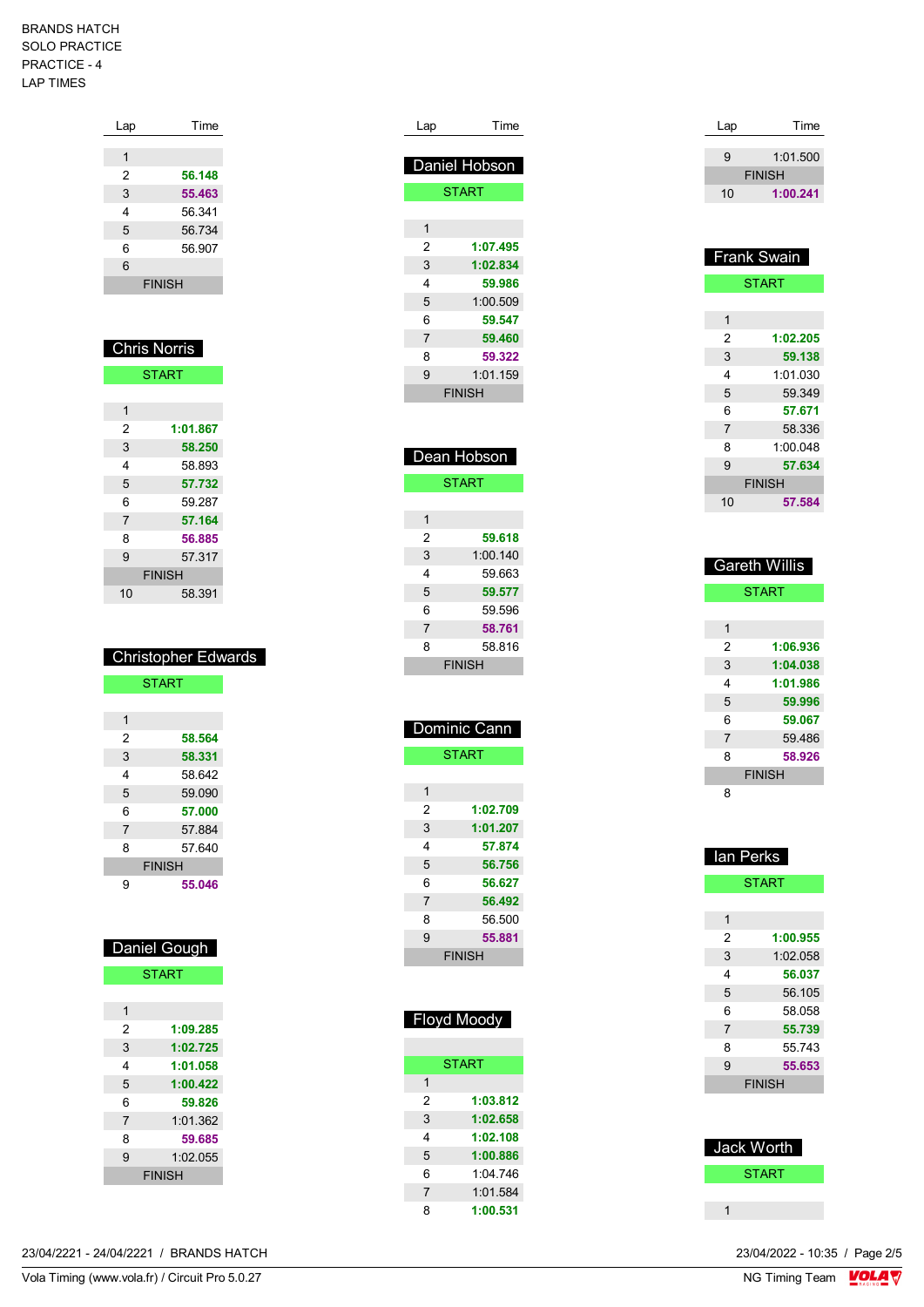| Lap           | Time     |  |
|---------------|----------|--|
|               |          |  |
| 2             | 1:01.817 |  |
| 3             | 1:00.821 |  |
| 4             | 1:00.213 |  |
| 5             | 59.239   |  |
| 6             | 59.395   |  |
| 7             | 1.02560  |  |
| 8             | 57.890   |  |
| <b>FINISH</b> |          |  |
| 9             | 58.619   |  |
|               |          |  |

| James Adams   |          |  |
|---------------|----------|--|
| <b>START</b>  |          |  |
|               |          |  |
| 1             |          |  |
| 2             | 1:10.267 |  |
| 3             | 1.12246  |  |
| 4             | 1:05.247 |  |
| 5             | 1:03.491 |  |
| <b>FINISH</b> |          |  |

|               | James Chapman |  |  |
|---------------|---------------|--|--|
|               | <b>START</b>  |  |  |
|               |               |  |  |
| 1             |               |  |  |
| 2             | 1:10.004      |  |  |
| 3             | 1:04.256      |  |  |
| 4             | 1:02.705      |  |  |
| 5             | 1:05.084      |  |  |
| 6             | 1.02 777      |  |  |
| 7             | 1:04.252      |  |  |
| 8             | 1:02.545      |  |  |
| <b>FINISH</b> |               |  |  |
| 9             | 1:05 239      |  |  |

| Jason Dixon    |              |  |
|----------------|--------------|--|
|                | <b>START</b> |  |
|                |              |  |
| 1              |              |  |
| 2              | 1:05.032     |  |
| 3              | 1:02.448     |  |
| 4              | 1:01.067     |  |
| 5              | 1:00.378     |  |
| 6              | 59.528       |  |
| $\overline{7}$ | 59.904       |  |
| 8              | 59.657       |  |
| 9              | 59.492       |  |
| <b>FINISH</b>  |              |  |
| 10             | 59.014       |  |
|                |              |  |



23/04/2221 - 24/04/2221 / BRANDS HATCH

| Lap | Time          |
|-----|---------------|
|     |               |
|     |               |
| 1   |               |
| 2   | 1:08.269      |
| 3   | 1:06.466      |
| 4   | 1:04.501      |
| 5   | 1:04.030      |
| 6   | 1:03.770      |
| 7   | 1:03.390      |
| 8   | 1:05.275      |
|     | <b>FINISH</b> |
| 9   | 1:04.313      |
|     |               |

| uke Scofield<br>I |               |  |
|-------------------|---------------|--|
|                   | <b>START</b>  |  |
|                   |               |  |
| 1                 |               |  |
| $\overline{2}$    | 1:04.899      |  |
| 3                 | 1:00.301      |  |
| 4                 | 58.610        |  |
| 5                 | 56.926        |  |
| 6                 | 58.036        |  |
| $\overline{7}$    | 57.704        |  |
| 8                 | 58.047        |  |
| 9                 | 58.188        |  |
|                   | <b>FINISH</b> |  |
| 10                | 56.423        |  |
|                   |               |  |
|                   |               |  |
|                   | Michael Smith |  |
| <b>START</b>      |               |  |
|                   |               |  |
| $\mathbf{1}$      |               |  |
| $\overline{2}$    | 1:07.453      |  |
| 3                 | 1:05.659      |  |
| 4                 | 1:03.068      |  |
| 5                 | 1:03.447      |  |
| 6                 | 1:03.619      |  |
|                   |               |  |

| 5              | 1:03.447     |  |
|----------------|--------------|--|
| 6              | 1:03.619     |  |
| 7              | 1:03.032     |  |
| 8              | 1:02.535     |  |
| 9              | 1:03.478     |  |
| <b>FINISH</b>  |              |  |
|                |              |  |
|                |              |  |
|                |              |  |
| $\lambda$ ioho | M<br>$A$ rin |  |

|                | iviichael vvaring |  |
|----------------|-------------------|--|
| <b>START</b>   |                   |  |
|                |                   |  |
| 1              |                   |  |
| 2              | 1:07.725          |  |
| 3              | 1:00.380          |  |
| 4              | 1:00.200          |  |
| 5              | 59.509            |  |
| 6              | 58.196            |  |
| $\overline{7}$ | 57.473            |  |
| 8              | 59 255            |  |
| 9              | 57 474            |  |
|                |                   |  |

| Lap | Time          |  |  |
|-----|---------------|--|--|
|     | <b>FINISH</b> |  |  |
| 10  | 57.563        |  |  |

| Mykal Trim    |              |
|---------------|--------------|
|               | <b>START</b> |
|               |              |
| 1             |              |
| 2             | 1:10.229     |
| 3             | 1:08.652     |
| 4             | 1:07.288     |
| 5             | 1:05.497     |
| 6             | 1:05.637     |
| 7             | 1:03.777     |
| 8             | 1:04 348     |
| <b>FINISH</b> |              |
| 9             | 1:05.402     |

| <b>Nick Sansome</b> |          |
|---------------------|----------|
| <b>START</b>        |          |
|                     |          |
| 1                   |          |
| 2                   | 1:05.345 |
| 3                   | 1:05.002 |
| 4                   | 1:01.469 |
| 5                   | 1:00.164 |
| 6                   | 1.00407  |
| $\overline{7}$      | 1:00.730 |
| 8                   | 1:00 788 |
| 9                   | 59.530   |
| <b>FINISH</b>       |          |
| 10                  | 58.692   |

| <b>Oliver Roberts</b> |          |  |
|-----------------------|----------|--|
| <b>START</b>          |          |  |
|                       |          |  |
| 1                     |          |  |
| 2                     | 1:16.017 |  |
| 3                     | 1:11.988 |  |
| 4                     | 1.14726  |  |
| 5                     | 1:09.782 |  |
| 6                     | 1:10.808 |  |
| 7                     | 1:10.647 |  |
| 8                     | 1:09.172 |  |
| <b>FINISH</b>         |          |  |
|                       |          |  |

| <b>Paul Payne</b> |  |  |
|-------------------|--|--|
|                   |  |  |
| START             |  |  |
| 1                 |  |  |
| 1:03.207<br>2     |  |  |
| 1:02.470<br>3     |  |  |

23/04/2022 - 10:35 / Page 3/5<br>NG Timing Team  $\frac{\text{VOLA}}{\text{V}}$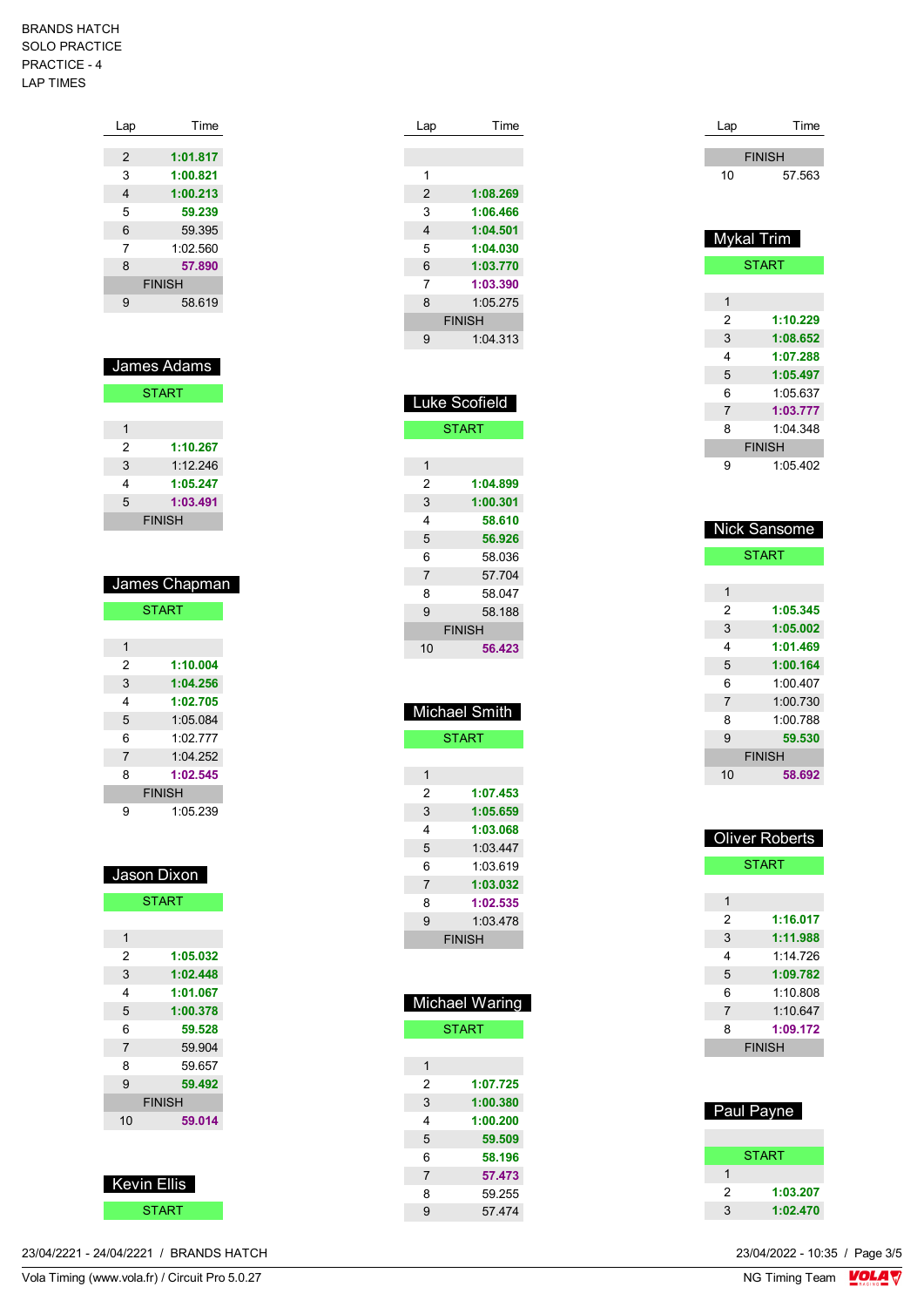| Lap           | Time     |  |
|---------------|----------|--|
|               |          |  |
| 4             | 1:00.584 |  |
| 5             | 1:00.893 |  |
| 6             | 1:00.048 |  |
| 7             | 1:00.244 |  |
| 8             | 59.562   |  |
| 9             | 58.777   |  |
| <b>FINISH</b> |          |  |
| 10            | 1:00.123 |  |

| <b>Paul Toland</b> |              |  |
|--------------------|--------------|--|
|                    | <b>START</b> |  |
|                    |              |  |
| 1                  |              |  |
| 2                  | 1:09.344     |  |
| 3                  | 1:02.720     |  |
| 4                  | 1:02.281     |  |
| 5                  | 1:00.325     |  |
| 6                  | 59.453       |  |
| 7                  | 58.847       |  |
| 8                  | 58.828       |  |
| 9                  | 59 442       |  |
| <b>FINISH</b>      |              |  |
| 10                 | 58.617       |  |

| <b>Phil Guillou</b> |          |  |
|---------------------|----------|--|
| <b>START</b>        |          |  |
|                     |          |  |
| 1                   |          |  |
| 2                   | 1:05.012 |  |
| 3                   | 1.06581  |  |
| 4                   | 1:03.558 |  |
| 5                   | 1:03.574 |  |
| 6                   | 59.629   |  |
| 6                   |          |  |
| <b>FINISH</b>       |          |  |

| <b>Robert Booth</b> |               |
|---------------------|---------------|
| <b>START</b>        |               |
|                     |               |
| 1                   |               |
| 2                   | 1:09.351      |
| 3                   | 1:05.175      |
| 4                   | 1:04.157      |
| 5                   | 1:04.589      |
| 6                   | 1:03.912      |
| 7                   | 1:03.314      |
| 8                   | 1.03.573      |
|                     | <b>FINISH</b> |
| 9                   | 1.04.222      |
|                     |               |

Scott Dignan

START **START** 

23/04/2221 - 24/04/2221 / BRANDS HATCH

| Lap            | Time          |
|----------------|---------------|
|                |               |
|                |               |
| 1              |               |
| $\overline{2}$ | 1:09.502      |
| 3              | 1:07.810      |
| 4              | 1:07.049      |
| 5              | 1:05.929      |
| 6              | 1:05.535      |
| 7              | 1:05.344      |
| 8              | 1.05459       |
|                | <b>FINISH</b> |
| 9              | 1:05.663      |
|                |               |

| <b>Scott Wilson</b> |          |  |
|---------------------|----------|--|
| <b>START</b>        |          |  |
|                     |          |  |
| 1                   |          |  |
| 2                   | 1:04.203 |  |
| 3                   | 1:00.106 |  |
| 4                   | 59.572   |  |
| 5                   | 58.519   |  |
| 6                   | 1:00.386 |  |
| $\overline{7}$      | 1:00.864 |  |
| 8                   | 58 710   |  |
| 9                   | 58.345   |  |
| <b>FINISH</b>       |          |  |
| 10                  | 57.298   |  |
|                     |          |  |

| Sean Coyle    |              |  |
|---------------|--------------|--|
|               | <b>START</b> |  |
|               |              |  |
| 1             |              |  |
| 2             | 1:12.438     |  |
| 3             | 1:04.980     |  |
| 4             | 1:03.404     |  |
| 5             | 1:03.901     |  |
| 6             | 1:03.261     |  |
| 7             | 1:04.344     |  |
| 8             | 1:03.689     |  |
| <b>FINISH</b> |              |  |
| g             | 1:04.610     |  |

| Sean Morrison  |          |  |
|----------------|----------|--|
| <b>START</b>   |          |  |
|                |          |  |
| 1              |          |  |
| 2              | 1:07.360 |  |
| 3              | 59.805   |  |
| 4              | 59 936   |  |
| 5              | 59.325   |  |
| 6              | 57.877   |  |
| $\overline{7}$ | 57.185   |  |
| 8              | 56.493   |  |
| 9              | 56.170   |  |
|                |          |  |

| Lap | Time          |
|-----|---------------|
|     | <b>FINISH</b> |
| 10  | 55.496        |
|     |               |

| Simon Vanderplank |               |  |
|-------------------|---------------|--|
|                   | <b>START</b>  |  |
|                   |               |  |
| 1                 |               |  |
| 2                 | 1:21.841      |  |
| $\overline{2}$    |               |  |
| 3                 |               |  |
| 3                 |               |  |
|                   | <b>FINISH</b> |  |
|                   |               |  |

| <b>Spencer Hunt</b> |               |
|---------------------|---------------|
|                     | <b>START</b>  |
|                     |               |
| 1                   |               |
| 2                   | 1:07.889      |
| 3                   | 1:02.461      |
| 4                   | 1:02.181      |
| 5                   | 59.556        |
| 6                   | 1:00.888      |
| $\overline{7}$      | 1.02949       |
|                     | <b>FINISH</b> |
| 8                   | 1:02.372      |

| <b>Steve Ashley-Parry</b> |               |  |
|---------------------------|---------------|--|
|                           | <b>START</b>  |  |
|                           |               |  |
|                           |               |  |
| 2                         | 1:04.097      |  |
| 3                         | 1:05.417      |  |
| 4                         | 1.04.263      |  |
|                           | <b>FINISH</b> |  |
|                           |               |  |

| <b>Stuart Rayner</b> |               |
|----------------------|---------------|
|                      | <b>START</b>  |
|                      |               |
| 1                    |               |
| 2                    | 1:16.221      |
| 3                    | 1:14.051      |
| 4                    | 1:12.748      |
| 5                    | 1:13.538      |
| 6                    | 1:14 441      |
| $\overline{7}$       | 1.13.361      |
|                      | <b>FINISH</b> |
| 8                    | 1:14.701      |
|                      |               |



23/04/2022 - 10:35 / Page 4/5<br>NG Timing Team  $\frac{\text{VOLA}}{\text{V}}$